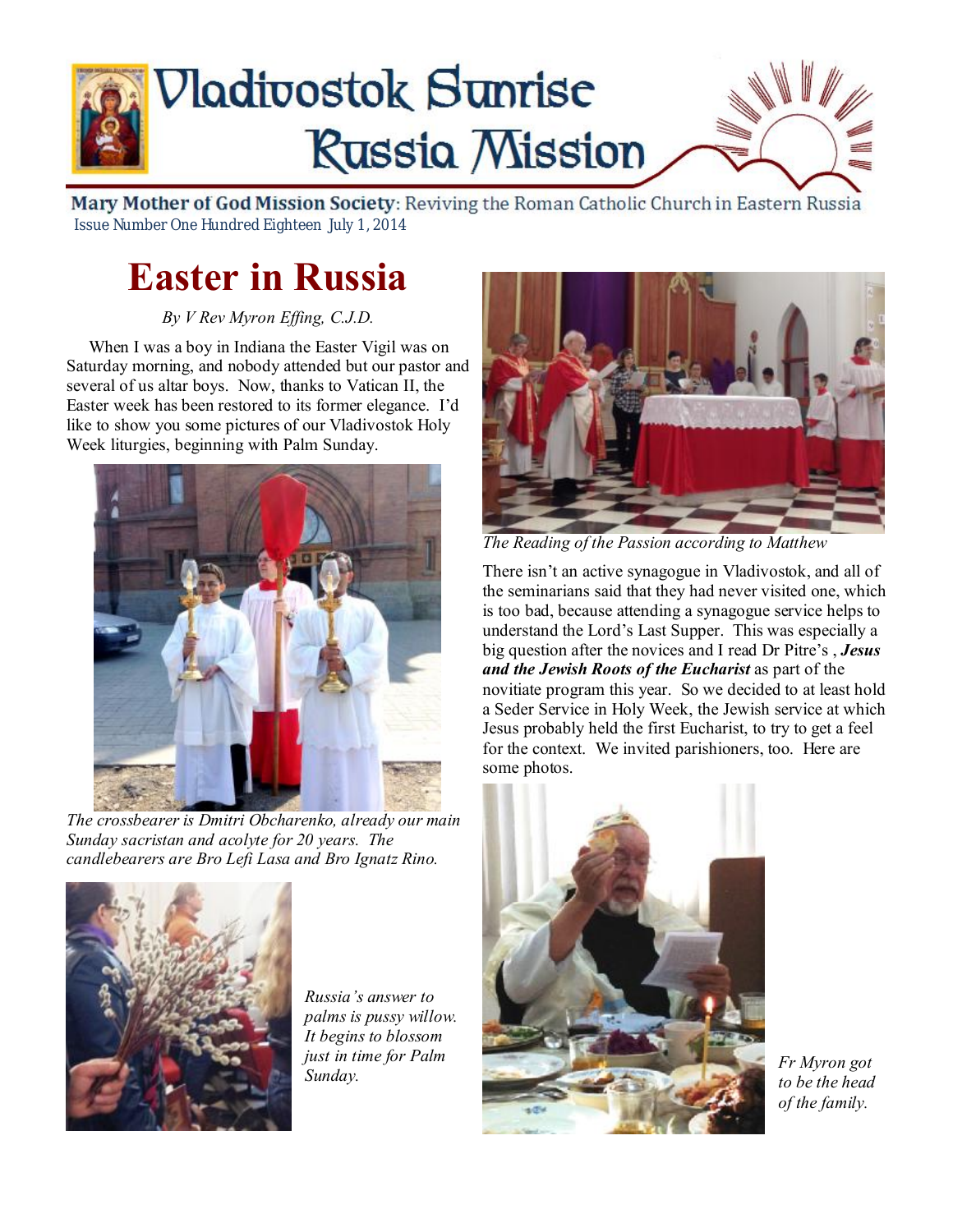

*Foods were prepared. It was a pretty big family.* 





*Men wear "hats" at a seder.* 



*Alyona Anisimova got to hide the bread for Elijah.* 

 *"Next year in Jerusalem!"* 

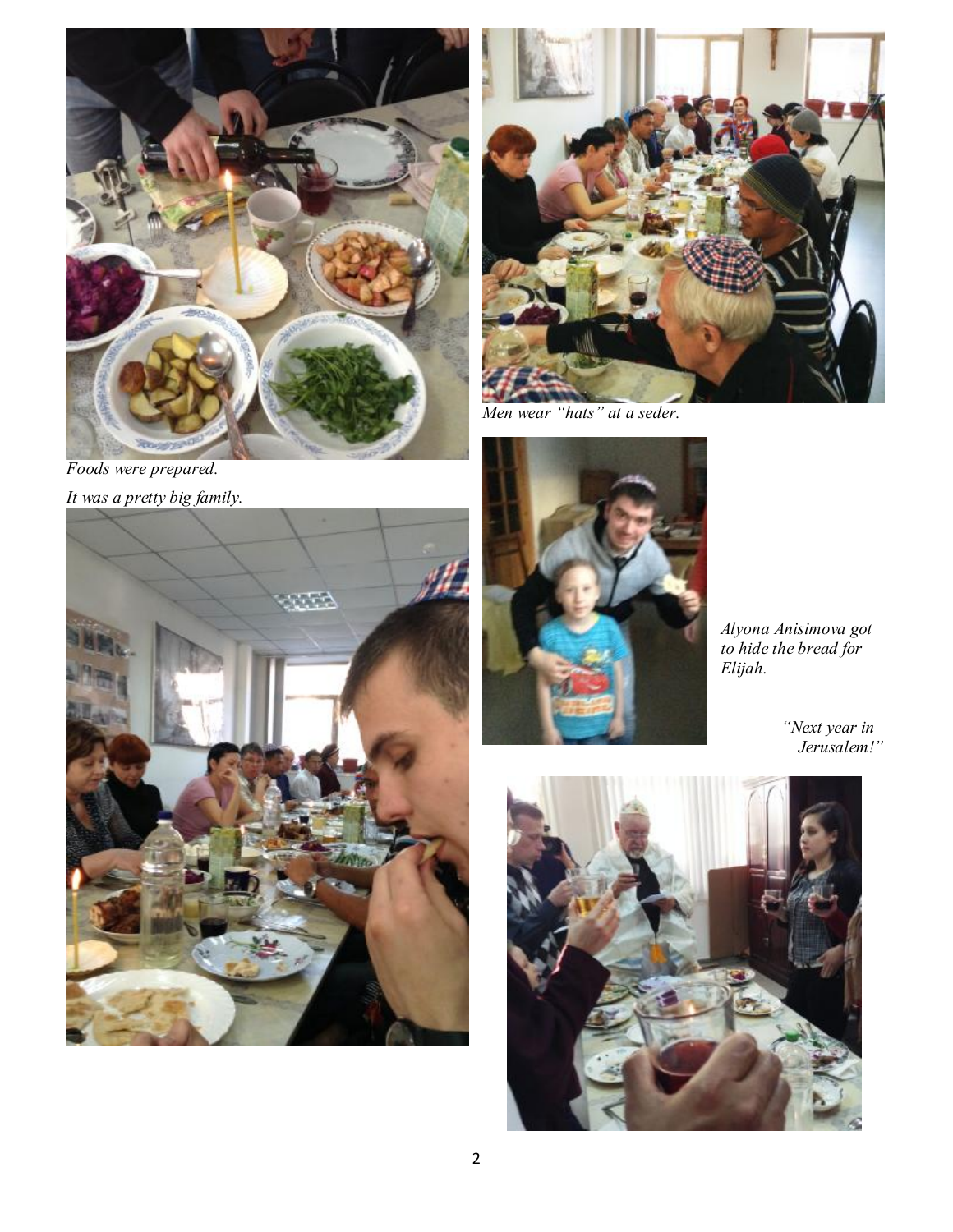

*We are accustomed to lighting the Easter Fire indoors, because we don't want to use stairs in the dark.* 

*Christ our Light!* 



**How to Communicate with Us** 

**Internet** Russian language: [www.catholic.vladivostok.ru](http://www.catholic.vladivostok.ru) English language: [www.vladmission.org](http://www.vladmission.org)

**Office in Russia: Phone and FAX:** +7-423-226-9614

myron@eatholic.vladivostok.ru daniel@eatholic.vladivostok.ru

**Office in California: Phone and FAX:** +1-209-408-0728 Mary Mother of God Mission Society 1736 Milestone Cir Modesto CA 95357 usoffice@vladmission.org



*Kirill helped everybody to light their candles. Baptism of mom and daughters* 

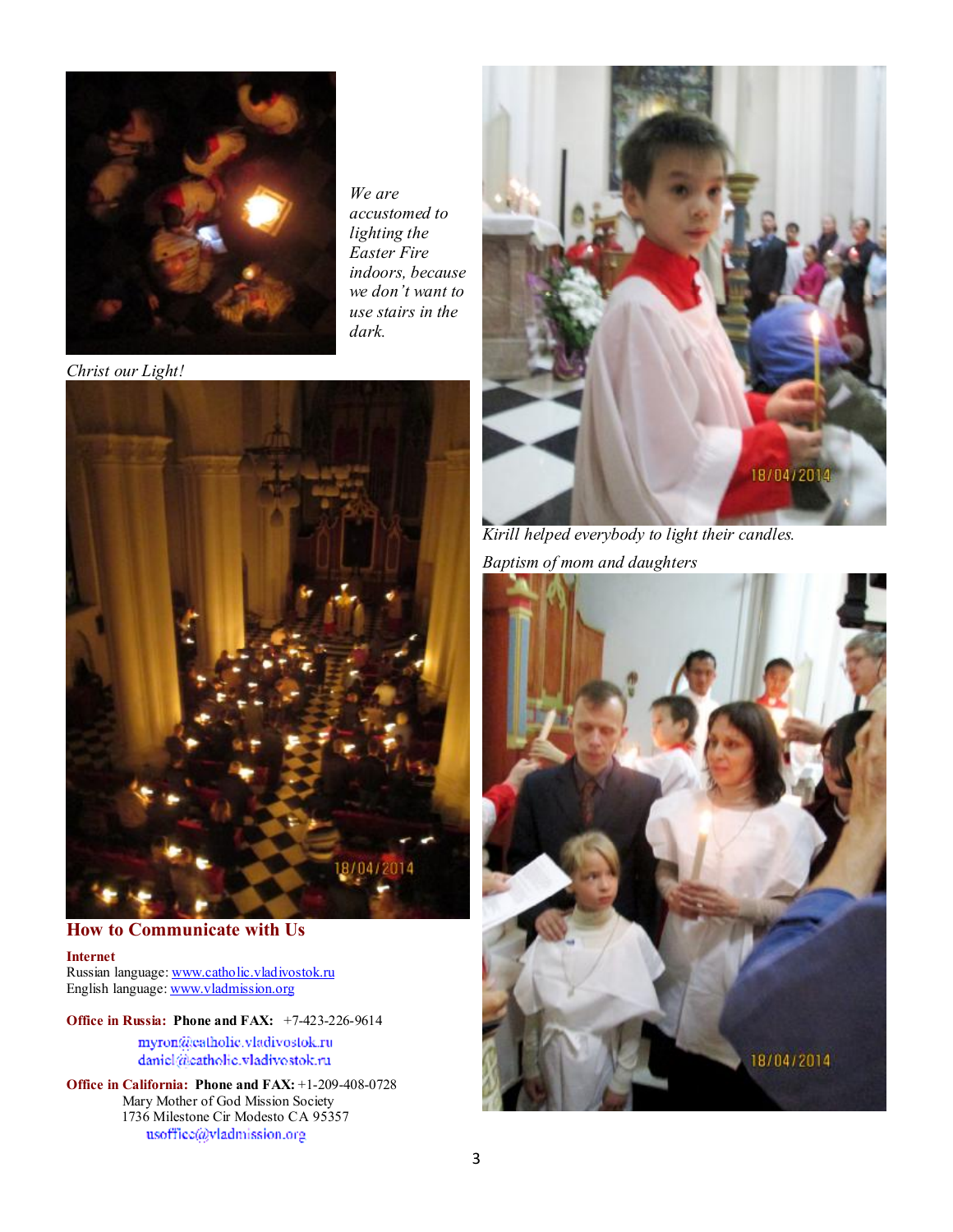

*Adults were baptized, too.* 

*And the very last event, the blessing of the Easter foods* 





*Oh, almost forgot—Candy for the kids to end the fast!* 

**Remember "Mary Mother of God Mission Society" in your will.** 

### **Five Make Simple Vows**

 It is a joy to make first vows after the year of novitiate. So it was even more joyful this year when five brothers took simple vows on May 9. The ceremony happened at Mass which included the blessing of their religious habits which were made in Vladivostok and which will now become their regular garments. The ceremony reminded



*The five new religious, with Fr Daniel, Fr Myron, and Fr Sebastian.* 

them of what it means to be Canons Regular of Jesus the Lord, and what our vocation and role is in the center of the Church and her churches. After their special day, they left Russia to visit their families in their home countries, and to continue in the seminary toward ordination to the priesthood. Here is a little something about each new religious:



Brother Harben Forte, C.J.D., is from Quezon City, Philippines, born July 27, 1979. He has a bachelor's degree in Business Administration, and a master's degree in Catechetics. He enjoyed singing with the parish choir, served as sacristan, and we all appreciated him for his "golden hands", i.e. he could repair or fix anything. He is

now studying at the SVD seminary in Tagaitai, Philippines.

Brother Jacob Dambe, C.J.D., born August 17, 1981 loved to work in the garden, happily supplying vegetables and beans for the community during his year here. He took care of the lawn near the church. He was born on South Sulawesi Island, Indonesia, but has a lot of experience in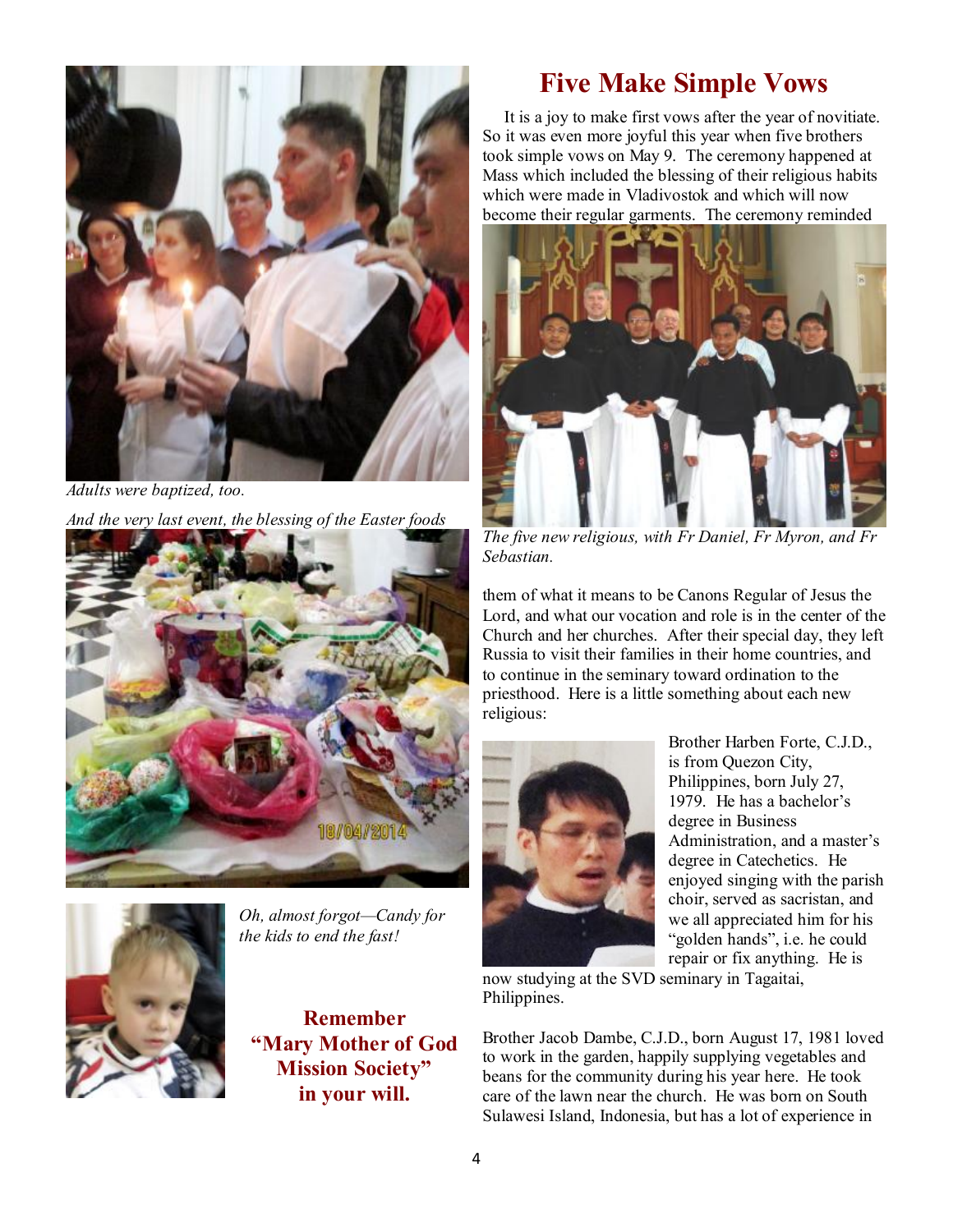

year as a parish catechist in Irian Jaya, New Guinea. He studied for his bachelor's degree in Philosophy and Theology in the seminary in Yogyakarta, Indonesia.

Brother Agustinus Brusen, C.J.D., born November 4, 1983, in

Manggarai, West Flores, Indonesia, and finished his degree in Philosophy at St Paul Seminary on Flores. He then became a Music, Sociology, and Catechetics teacher in the Senior High school in Maumere, Indonesia before

coming to Russia. He enjoyed directing the novices' choir here in Vladivostok, and they had opportunities to perform in several places. He is famous for his solo rendition of "I love you more than I can say" by Leo Sayer.



Brother Ignatius Rino, C.J.D. had experience with the



Passionist order before coming to us. Born July 1, 1984 in Jakarta, the capital of Indonesia, he attended the Major Seminary of St Paul in Ledalero, Flores Island, where he has nearly finished his Philosophy Degree. He plays the electronic keyboard, so he regularly accompanied the novices at the Liturgy of the Hours, and when they

were giving a concert. It was great to have a musician in the house.

Brother Yohanes Marinus, C.J.D., loves soccer, and was happy to play with the kids on Saturdays at Parus Nadezhdi. He was born on August 28, 1984, in Enak, Indonesia. His parents were farmers, who instilled in the four kids "a spirit of discipline, hard work, hard study and never forget to pray, ask for His guidance and blessings." Brother Yohanes studied for a while with the Rogationists



in the Philippines, so his English is perfect, and now his Russian almost is. After the Philippines he worked as the manager of a plumbing supply store in Jakarta, but he says, "Since childhood I already had a dream--I want to become a priest one day." Now he is on the way again.

other parts of Indonesia. He served a Congratulations, Newly Professed Brothers. Now we are waiting for you to finish the seminary and to be ordained, first to the diaconate, and then to the priesthood!



### **Our New Dryer**  *By Fr Daniel L Maurer, C.J.D.*

In the summer of 1993 I returned home to the United States from Russia with two large suitcases of dirty laundry with me! Why? Because I learned during the summer of 1992 that I could not dry my clothes in Vladivostok because the summer was so rainy and humid (99.9% inside) that there was NO POSSIBLE WAY to dry them except to iron each item dry (every sock, waistband, everything!), which took hours upon hours.

When I arrived at my first stop San Francisco, at the home Glen and Vivian Dudro, I asked them if I could do my laundry. Vivian said, "Of course you can, but you just got here!!" Later that evening at dinner, the Dudros told me that although they already had a dryer, they had recently been given a used dryer by Glen's mother after her recent move, and they would be glad to make a gift of it to the Russian mission. I gratefully accepted, and the dryer arrived in the next shipping container of mission necessities. THANK GOD!!! What a great gift! It was already several years old, but it worked perfectly for the next 21 years as the first dryer any Russian in Vladivostok had ever seen! It would be years before any were available in local stores. Coincidentally, it was made by the Whirlpool Corporation in my hometown of Benton Harbor, Michigan, in the factory where I worked summers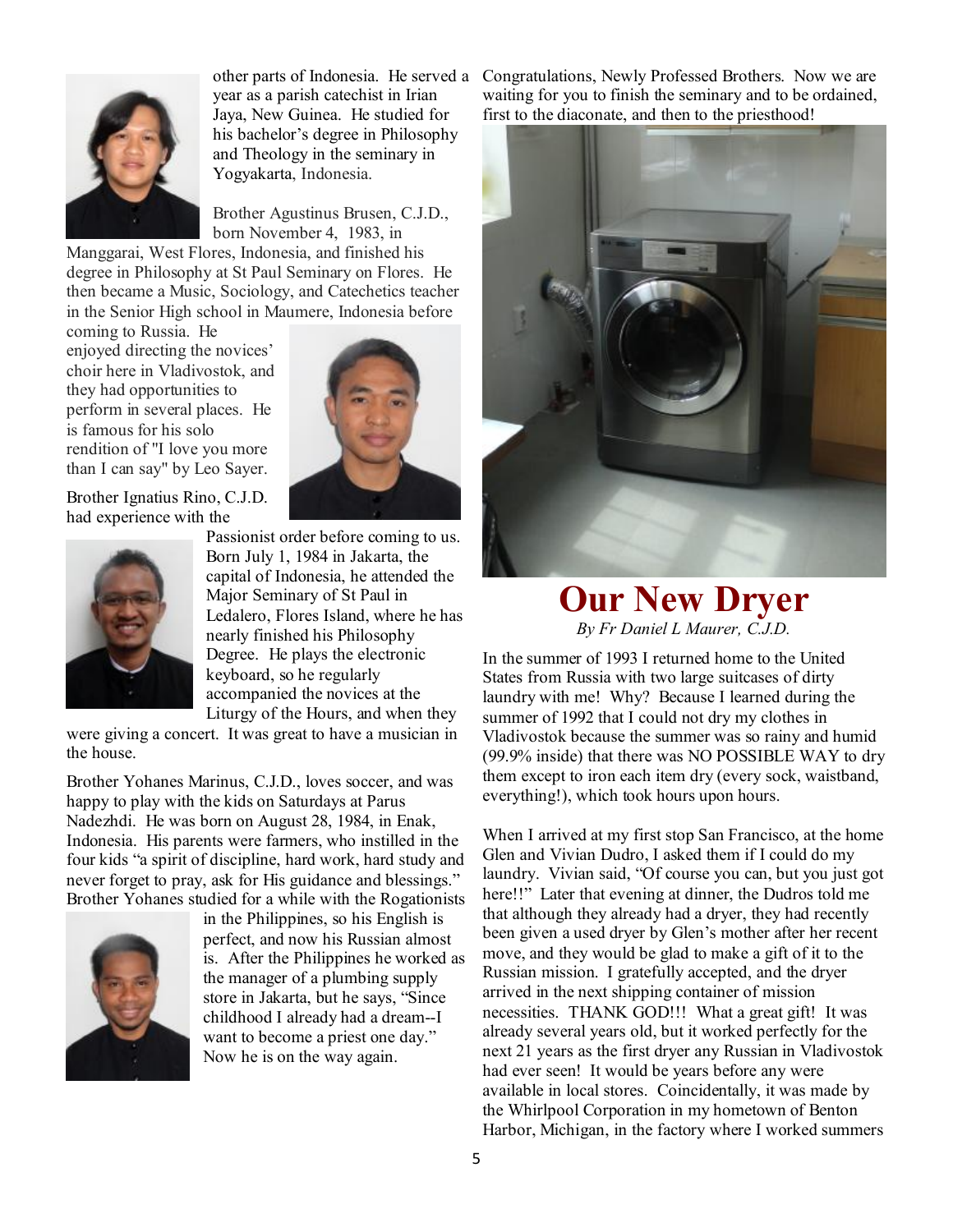as a college student. It ran well until late 2013 when the monastic community grew to 12 members, and then finally even its durability was over-taxed. It was really the "gift that keeps on giving" through 21 years of week-long youth conferences, mission groups, catechetical training courses, personal guests, and mountains of weekly laundry, etc. Maybe even several parish employees would occasionally use it surreptitiously. But then it gave up the ghost. We owe a debt of gratitude to the Dudro family for what turned out to be an absolute necessity in the rainy season and a timesaver and huge convenience all year round.

BUT Here it is! The new dryer installed today, May 22, a gift from the Lynch Family Foundation of Virginia! It is an LG commercial model from Korea with a two year guarantee, and 10 kg drum. Funny how it worked out. Fr Myron was checking all over the internet for larger dryers, as only micro-family sizes are now available in Russian stores. The larger sizes are all expensive and had to be imported. He was explaining the problem to Lily Timofeevna, the Caritas director, and she said, "Don't you remember we bought the laundry equipment for Children's Hospital #3? We bought it from a company that only sells to institutions!—'Tetra, Inc.'" She still had the phone number. I called them, and we bought the drier in less than a week from their stock. We had three choices, Korean, American, or Russian. We decided on the Korean because it had twice the guarantee time, and a bigger size drum. So we are hoping it will do fine for us! Will it also last 21+ years?! Thank you Dudros and Lynches!

### **News Notes**

#### *by V Rev Myron Effing, C.J.D*

• April 25, 2014 Dear Fr. Myron,

I along with the parishioners of **Nakhodka parish** with immense gratitude to Almighty God, are happy to inform you that the long waited desire to get land for the construction of a small church has been granted. Just yesterday we received the official papers from the city administration, granting us 3585 square meters of land for the construction of the Catholic Church. Our next work is to register the land in the name of the parish, land ownership documents and plot number. It may take around two to three months' time. Thanks a lot for your help and prayers.

Yours Truly, Fr. Sebastian Marian D' Silva, Roman Catholic Church of the Our Lady of the Pacific.

Fr Sebastian will be looking for financial support everywhere for the construction project.

• We like to offer to send our newsletter by email to those who want it that way, but **AOL** clients should know that AOL isn't delivering our mail to you. We don't know what to do about it.

● It is always a pleasure to meet someone who is generous, and who doesn't think about how to get things for himself. That was my impression of **Fr Richard Wey**, who was the Mission Director for the Diocese of St Cloud in Minnesota. I visited him in 1996 to ask him if there were any liturgical items at the Mission Office that we could have for Vladivostok. He was right away interested in our plans, and I mentioned that we needed to have a Minnesota non-profit corporation to handle our stateside needs. They were previously handled by the Archdiocese of Anchorage, but our office was moving to our sister-Parish of the Nativity in St Paul. He immediately sprang into action, calling the diocesan lawyer to arrange for the incorporation! Fr Wey became a Board member, and first Secretary of the Corporation, and continued on our Board



until May 11, 2014, when he received a higher calling. At 88 years old he was summoned before the Lord to give an account and to receive his reward. Eternal Rest grant to him, O Lord!

*Reverend Richard M. Wey, 88* 

● **Fr Joseph Terra** (56) a long time and very good friend of our mission was in critical condition on June 11 after being shot in his rectory at the Mother of Mercy Mission Catholic Church in downtown Phoenix, Arizona. His assistant, Fr Kenneth Walker, 29, was shot and killed. Fr Terra was able to give absolution and the Last Rites to Fr Walker before himself being taken to the hospital. It was probably a robbery attempt, but, as of this writing, we are still waiting for details. Fr Terra made all the first vestments for our Russian parish when we first began 22 years ago, and has been a friend and benefactor ever since. He would appreciate your prayers for his recovery, and for Fr Walker's eternal rest.



*Fr Walker, Bishop Olmstead of Phoenix, and Fr Terra*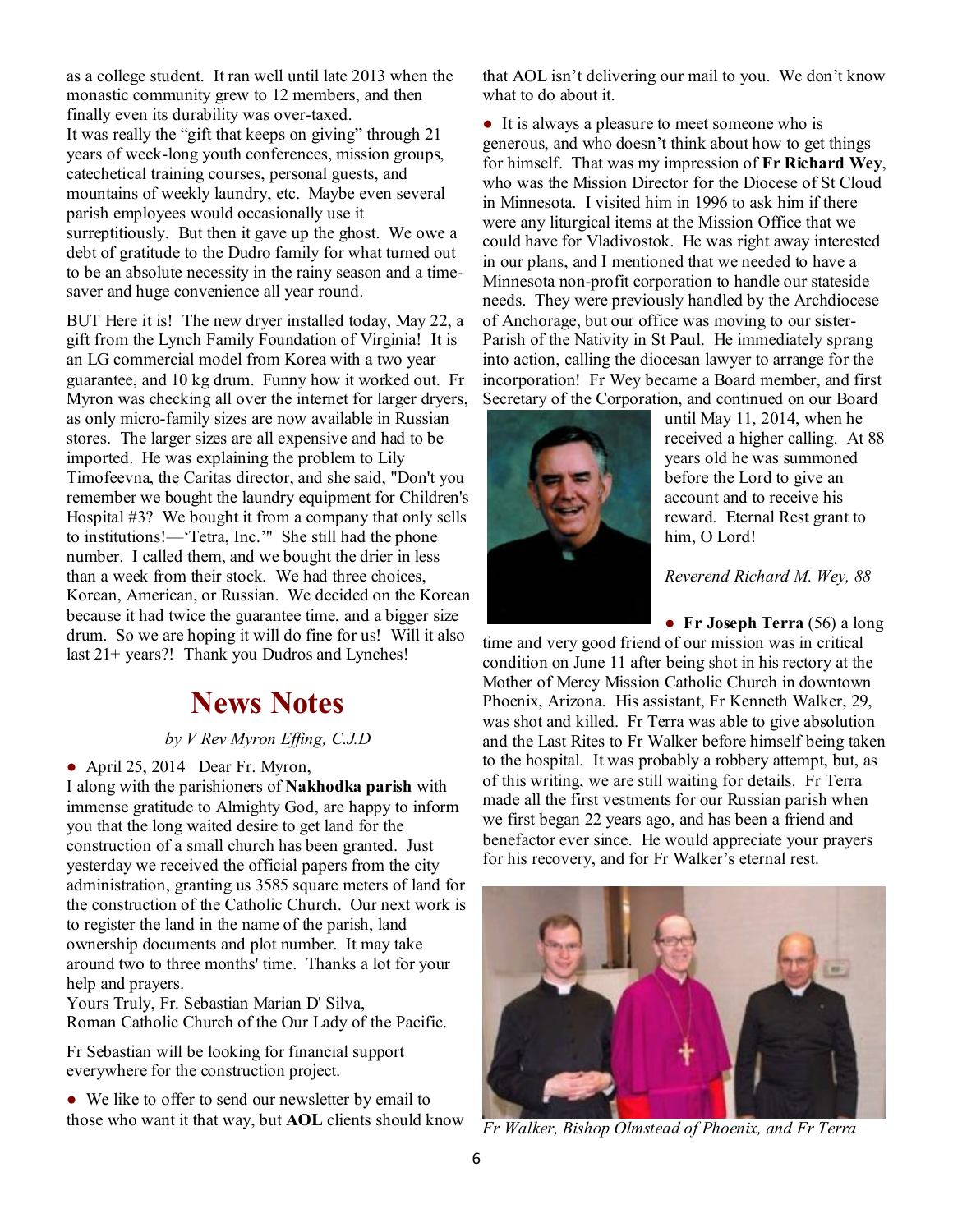## **Opportunities**

♥ **Fr Daniel** will be completing his parish fundraising visits in the US. Here's his schedule of weekend visits. **July 19/20 - St Anne/Holy Cross – Porterville, CA July 24-27 – Napa Institute Conference, Napa, CA August 2/3 – St Leander, San Leandro, CA** 

♥ **Fr Myron** will be speaking during masses at parishes and meeting with various Catholic organizations this Fall. Hope you can join Fr Myron during any of his stops. If you are within driving distance Fr Myron would enjoy visiting your group, school or apostolate, too! Please contact the mission office for scheduling. 209-408-0728. **September 18 –Archdiocesan CCW, St. Paul, MN September 20/21– St. Anthony of Padua, Robstown TX September 27/28– Sacred Heart Parish, Floresville, TX October 4/5 – St. Albert the Great, Reno, NV October 8 – MMOG Exec. Board Mtg, Modesto, CA October 11/12– Mater Misericordia Mission, Phnx, AZ October 18/19 – St. Mary/St. Michael, Canton, IL October 25/26 – St. Bernard, Rockport, IN November 1 /2 - St. Cecilia Parish, Leominster, MA** 

♥ **Seminarians** need your help! We have been greatly blessed with many faithful men to our order of Canons Regular of Jesus The Lord, as well as women in our sister order who are answering the call to religious life. Each of our seminarians (just a few are pictured below) are in need of individuals or groups who can sponsor them through prayer and financial support while in the seminary. The annual cost for 1 seminarian for education, books, transportation, and humble living expenses is \$10,774. (1/3 the cost as in the USA). Might your apostolate or family group consider sponsoring one of our seminarians? You will receive personal email news and communication from your seminarian. Please see our website for more budget details, or contact the mission office. Thank you!



*Our seminarians who are studying in Indonesia with Fr Inosensius, C.J.D. (center)* 

♥ The **Our Lady of the Pacific** church building project in **Nakhodka** has raised \$40,184 to date. Thank you! Fr Sebastian, pastor of Our Lady of the Pacific parish has received the land and can break ground as soon as we have enough funds to begin. We are even more blessed to have a Russian benefactor who has offered his building crew to help with some of the construction. We have raised 10% of our budget. Can you help? Please contact the mission office for more information or to donate. Watch our fund-raising progress on our website, [www.vladmission.org.](http://www.vladmission.org) Many thanks to all! *(Below: Parish land area in Nakhodka)* 



♥ Please be our eyes and ears! Know of a **Catholic Conference** in your area? Please contact the mission office to let us know! Big or small, we would be grateful to send one of our representatives to promote the mission.

♥ You can request a pack of 3, 6 or 12 mission mass cards depicting 3 different holy mission scenes on the front. Mail them out as you request masses to be celebrated in Russia in honor of, or in memorial of, a loved one, or for any **mass intentions**. Suggested mass request donation is \$15 per mass. Contact the mission office for mass cards or we can send an individual card directly to your designee per your request.



♥ Congratulations **SHARES** card users! You earned **\$2594** for the mission last quarter just by using your SHARES cards at any Save Mart, Food Maxx, Smart Foods and Lucky's grocery stores. If you live in CA or NV, please contact the mission office for your own free SHARES card. It costs you nothing to use. Present the card at the grocery checkout. Save Mart will donate up to 3% of your grocery bill to the mission! Hand out cards to your friends and family to use! It really works!